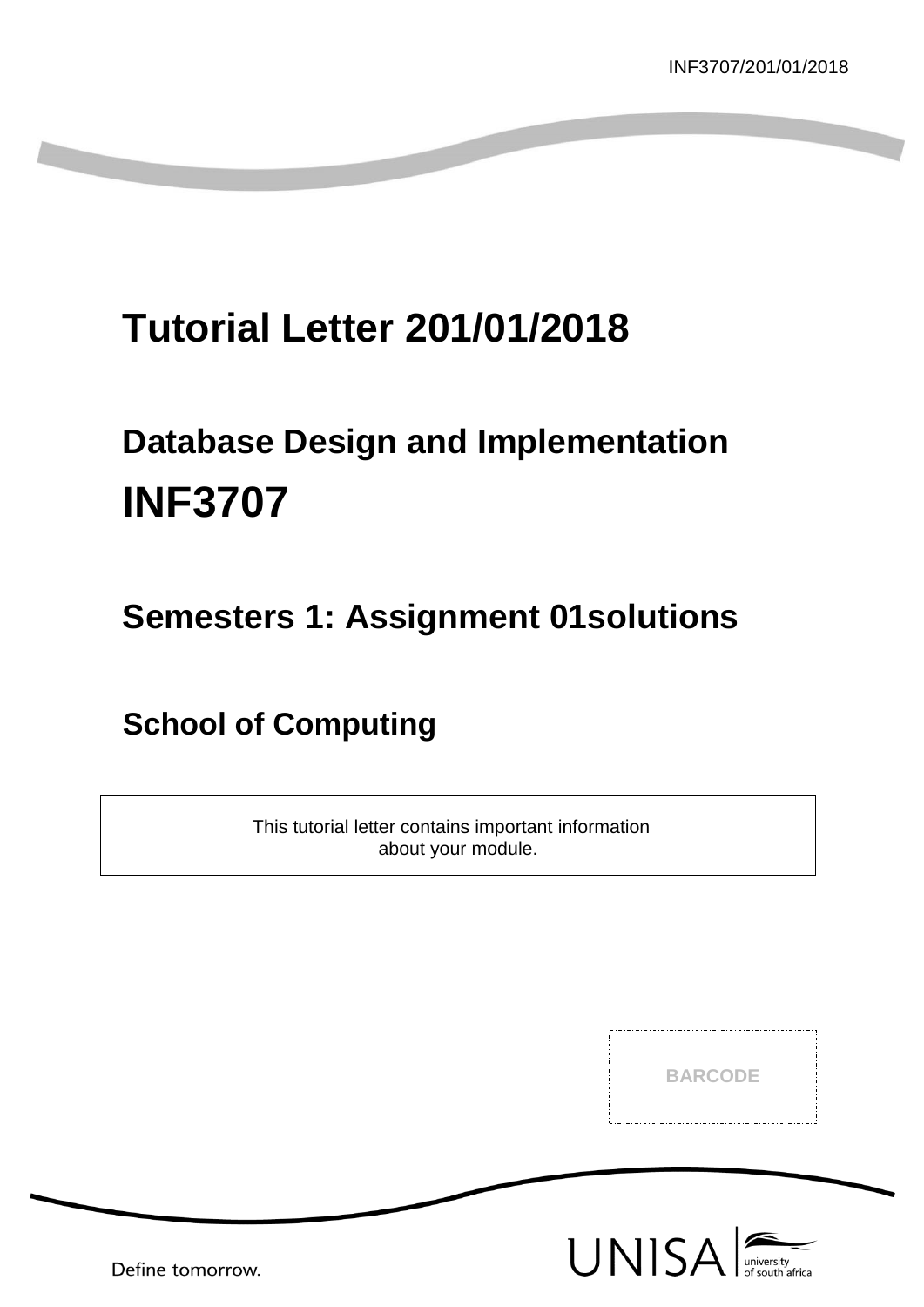| <b>Assignment 1</b>                                                                                                                                      | <b>Total marks</b> | Due date |  |  |  |
|----------------------------------------------------------------------------------------------------------------------------------------------------------|--------------------|----------|--|--|--|
|                                                                                                                                                          | 25 marks (100%)    |          |  |  |  |
| Note that this is a COMPULSORY assignment! If you do not complete this assignment and<br>submit it by the due date, you will not gain examination entry! |                    |          |  |  |  |

| 1. | What is the correct solution for the arithmetic expression 2+8/2*9/3 using the<br>order of operations employed by Oracle 12c when solving equations?<br>1.14 |                               |              |               |                                                |  |
|----|--------------------------------------------------------------------------------------------------------------------------------------------------------------|-------------------------------|--------------|---------------|------------------------------------------------|--|
|    | 2.15                                                                                                                                                         |                               |              |               |                                                |  |
|    | 3.4.8                                                                                                                                                        |                               |              |               |                                                |  |
|    | 4.0.1                                                                                                                                                        |                               |              |               |                                                |  |
|    | ANSWER: 1                                                                                                                                                    |                               |              |               |                                                |  |
| 2. | Which of the following is an interface tool that allows a user to create, edit, and<br>manipulate data in Oracle?<br>1. SQL                                  |                               |              |               |                                                |  |
|    | 2. SQL*Plus                                                                                                                                                  |                               |              |               |                                                |  |
|    | 3. ASCII                                                                                                                                                     |                               |              |               |                                                |  |
|    |                                                                                                                                                              |                               |              |               |                                                |  |
|    | 4. Script                                                                                                                                                    |                               |              |               |                                                |  |
|    | Answer 2                                                                                                                                                     |                               |              |               |                                                |  |
| 3. | A column alias must be contained within double quotation marks (" ") if it                                                                                   |                               |              |               |                                                |  |
|    | contains which of the following?                                                                                                                             |                               |              |               |                                                |  |
|    | 1. blank spaces                                                                                                                                              |                               |              |               |                                                |  |
|    | 2. special symbols                                                                                                                                           |                               |              |               |                                                |  |
|    | 3. characters that should be displayed in lower or mixed case                                                                                                |                               |              |               |                                                |  |
|    | 4. all of the above                                                                                                                                          |                               |              |               |                                                |  |
|    |                                                                                                                                                              |                               |              |               |                                                |  |
|    | ANSWER: 4                                                                                                                                                    |                               |              |               |                                                |  |
| 4. | Contents of the BOOKS table                                                                                                                                  |                               |              |               |                                                |  |
|    | <b>Cacle SOL Plus</b>                                                                                                                                        |                               |              |               |                                                |  |
|    | File Edit Search Options Help                                                                                                                                |                               |              |               |                                                |  |
|    | <b>ISBN</b><br>TITLE                                                                                                                                         | PUBDATE                       | <b>PUBID</b> | <b>COST</b>   | RETAIL CATEGORY                                |  |
|    | <b>1059831198 BODYBUILD IN 10 MINUTES A DAY</b><br>0401140733 REVENGE OF MICKEY                                                                              | 21-JAN-01<br>14-DEC-01        | 4<br>1       | 18.75<br>14.2 | 30.95 FITNESS<br>22 FAMILY LIFE                |  |
|    | 4981341710 BUILDING A CAR WITH TOOTHPICKS 18-MAR-02<br>8843172113 DATABASE IMPLEMENTATION                                                                    | 84-JUN-99                     | 2<br>3       | 37.8<br>31.4  | 59.95 CHILDRENS<br><b>55.95 COMPUTERS</b>      |  |
|    | 3437212498 COOKING WITH MUSHROOMS<br>3957136468 HOLY GRAIL OF ORACLE                                                                                         | 28-FEB-00                     | 4<br>3       | 12.5<br>47.25 | <b>19.95 COOKING</b><br><b>75.95 COMPUTERS</b> |  |
|    | 1915762492 HANDCRANKED COMPUTERS                                                                                                                             | 31-DEC-01<br>21-JAN-01        | 3            | 21.8          | <b>25 COMPUTERS</b>                            |  |
|    | 9959789321 E-BUSINESS THE EASY WAY<br>2491748320 PAINLESS CHILD-REARING                                                                                      | 91-HAR-02<br>17-JUL-00        | 2<br>5       | 37.9<br>48    | <b>54.5 COMPUTERS</b><br>89.95 FAMILY LIFE     |  |
|    | <b>0299282519 THE WOK WAY TO COOK</b>                                                                                                                        | $11 -$ SEP-00                 |              | 19            | <b>28.75 COOKING</b>                           |  |
|    | 8117949391 BIG BEAR AND LITTLE DOVE<br>0132149871 HOW TO GET FASTER PIZZA                                                                                    | 88-NOV-81<br>11-NOV-02        | 5            | 5.32<br>17.85 | 8.95 CHILDRENS<br>29.95 SELF HELP              |  |
|    | 9247381001 HOW TO MANAGE THE MANAGER<br>2147428890 SHORTEST POEMS                                                                                            | 89-HAY-99<br><b>91-MAY-01</b> | 5            | 15.4<br>21.85 | 31.95 BUSINESS<br><b>39.95 LITERATURE</b>      |  |
|    | Which of the following SQL statements will display the profit generated by each                                                                              |                               |              |               |                                                |  |
|    | book current stored in the BOOKS table?                                                                                                                      |                               |              |               |                                                |  |
|    |                                                                                                                                                              |                               |              |               |                                                |  |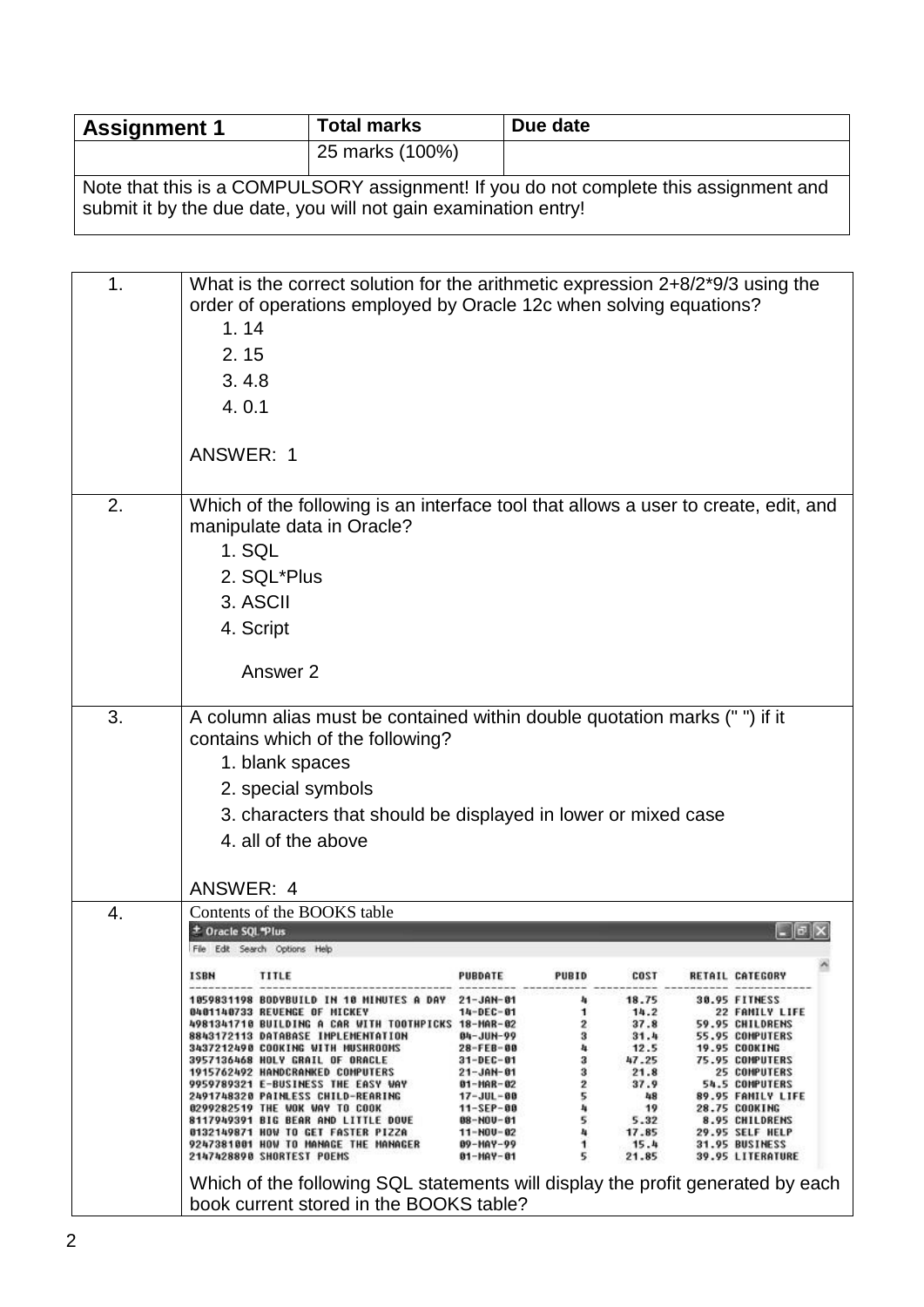|    | 1. SELECT title, retail, cost profit                                                                                                                                                                         |
|----|--------------------------------------------------------------------------------------------------------------------------------------------------------------------------------------------------------------|
|    | FROM books;                                                                                                                                                                                                  |
|    | 2. SELECT title, retail-cost FROM<br>books;                                                                                                                                                                  |
|    | 3. All of the above                                                                                                                                                                                          |
|    | 4. SELECT * FROM books;                                                                                                                                                                                      |
|    | Answer 4                                                                                                                                                                                                     |
| 5. | Which of the following will display the new retail price of each book as 20<br>percent more than it originally cost?                                                                                         |
|    | 1. none of the above                                                                                                                                                                                         |
|    | 2. SELECT title, cost+.20 "New Retail Price" FROM books;                                                                                                                                                     |
|    | 3. SELECT title, cost*.20 "New Retail Price" FROM books;                                                                                                                                                     |
|    | 4. SELECT title, cost*1.20 "New Retail Price" FROM books;                                                                                                                                                    |
|    | ANSWER:<br>4                                                                                                                                                                                                 |
| 6. | Which of the following terms refers to commands that are used to create or                                                                                                                                   |
|    | modify database tables?                                                                                                                                                                                      |
|    | 1. data manipulation language (DML)                                                                                                                                                                          |
|    | 2. data control language (DCL)                                                                                                                                                                               |
|    | 3. data definition language (DDL)                                                                                                                                                                            |
|    | 4. data formatting language (DFL)                                                                                                                                                                            |
|    | ANSWER:<br>3                                                                                                                                                                                                 |
| 7. | Which keywords are used to complete the deletion of a column previously<br>marked with SET UNUSED?                                                                                                           |
|    | 1. DELETE UNUSED COLUMNS                                                                                                                                                                                     |
|    | 2.<br>DROP UNUSED COLUMNS                                                                                                                                                                                    |
|    | UNSET UNUSED COLUMNS<br>3.                                                                                                                                                                                   |
|    | 4. DROP SET COLUMNS                                                                                                                                                                                          |
|    | ANSWER: 2                                                                                                                                                                                                    |
|    |                                                                                                                                                                                                              |
| 8. | Which command instructs Oracle 12c to create a new table from existing data?<br>1. CREATE NEW TABLE                                                                                                          |
|    | 2. CREATE TABLEFROM                                                                                                                                                                                          |
|    | 3. CREATE TABLE                                                                                                                                                                                              |
|    | 4. CREATE TABLEAS                                                                                                                                                                                            |
|    | ANSWER: 4                                                                                                                                                                                                    |
|    |                                                                                                                                                                                                              |
| 9. | Which of the following commands will increase the size of the CITY column in<br>the CUSTOMERS table from 12 to 20 and increase the size of the LASTNAME<br>column from 10 to 14?<br>1. ALTER TABLE customers |
|    |                                                                                                                                                                                                              |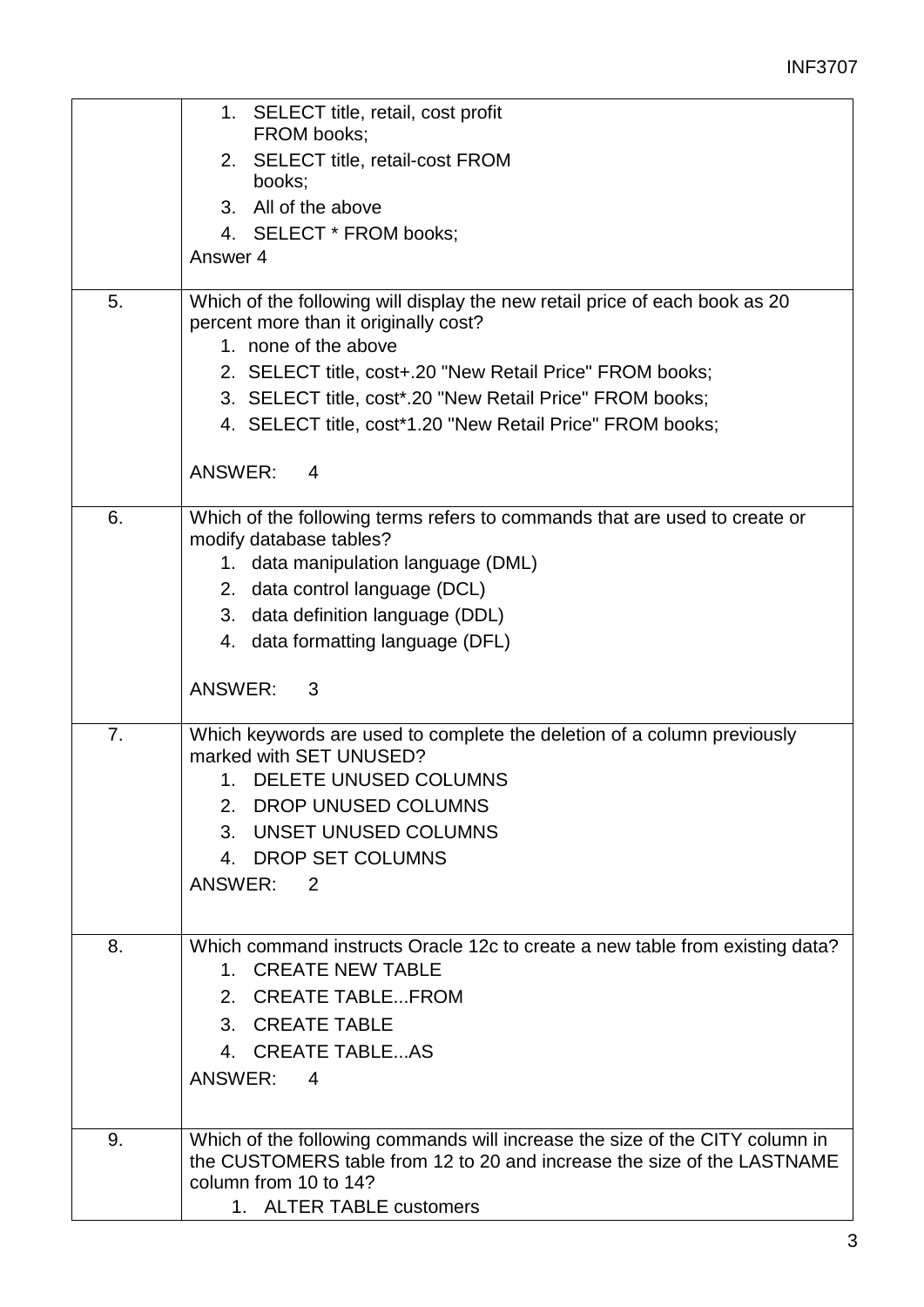|     | MODIFY (city VARCHAR2(+8), lastname<br>$VARCHAR2(+4))$ ;                                                                                                                                                                              |
|-----|---------------------------------------------------------------------------------------------------------------------------------------------------------------------------------------------------------------------------------------|
|     | 2. ALTER TABLE customers<br>MODIFY (city VARCHAR2(20), lastname<br>VARCHAR2(14));                                                                                                                                                     |
|     | 3. ALTER TABLE customers<br>MODIFY (city $(+8)$ , lastname $(+4)$ );                                                                                                                                                                  |
|     | 4. ALTER TABLE customers<br>MODIFY (city (20), lastname (14));                                                                                                                                                                        |
|     | Answer 2                                                                                                                                                                                                                              |
| 10. | Which data dictionary object contains a column named HIDDEN_COLUMN?<br>1. USER_HIDE_COLS.                                                                                                                                             |
|     | 2. USER_TABLES.                                                                                                                                                                                                                       |
|     | 3. USER_COLUMNS.                                                                                                                                                                                                                      |
|     | 4. USER_TAB_COLS.                                                                                                                                                                                                                     |
|     | <b>ANSWER:</b><br>4                                                                                                                                                                                                                   |
| 11. | Which of the following statements about a PRIMARY KEY is incorrect?                                                                                                                                                                   |
|     | It identifies which column(s) uniquely identify each record.<br>1.                                                                                                                                                                    |
|     | 2. It can be NULL, as long as the FOREIGN KEY contains a value.                                                                                                                                                                       |
|     | 3. Each data value must be unique.                                                                                                                                                                                                    |
|     | 4. None of the above                                                                                                                                                                                                                  |
|     | ANSWER: 2                                                                                                                                                                                                                             |
|     |                                                                                                                                                                                                                                       |
| 12. | In a "one-to-many" relationship, which constraint is usually added to the<br>"many" table?                                                                                                                                            |
|     | <b>UNIQUE</b><br>$1_{-}$                                                                                                                                                                                                              |
|     | 2. PRIMARY KEY                                                                                                                                                                                                                        |
|     | 3. FOREIGN KEY                                                                                                                                                                                                                        |
|     | 4. NOT NULL                                                                                                                                                                                                                           |
|     | ANSWER:<br>3                                                                                                                                                                                                                          |
|     |                                                                                                                                                                                                                                       |
| 13. | Which of the following keywords must have been included during the creation<br>of a FOREIGN KEY constraint to allow a row from the parent table to be<br>deleted, even if it is referenced by a row in the child table?<br>1. CASCADE |
|     | 2 AUTO REMOVE                                                                                                                                                                                                                         |
|     | 3. ON DELETE CASCADE                                                                                                                                                                                                                  |
|     | 4. None of the above                                                                                                                                                                                                                  |
|     | Answer 3                                                                                                                                                                                                                              |
| 14. | If a PRIMARY KEY constraint, named ORDERITEMS_PK, exists for the<br>ORDER# and ITEM# columns of the ORDERITEMS table, which of the<br>following commands will disable the constraint?                                                 |
|     | 1. ALTER TABLE orderitems                                                                                                                                                                                                             |
|     | DISABLE PRIMARY KEY CONSTRAINT;                                                                                                                                                                                                       |
|     | 2. ALTER TABLE orderitems                                                                                                                                                                                                             |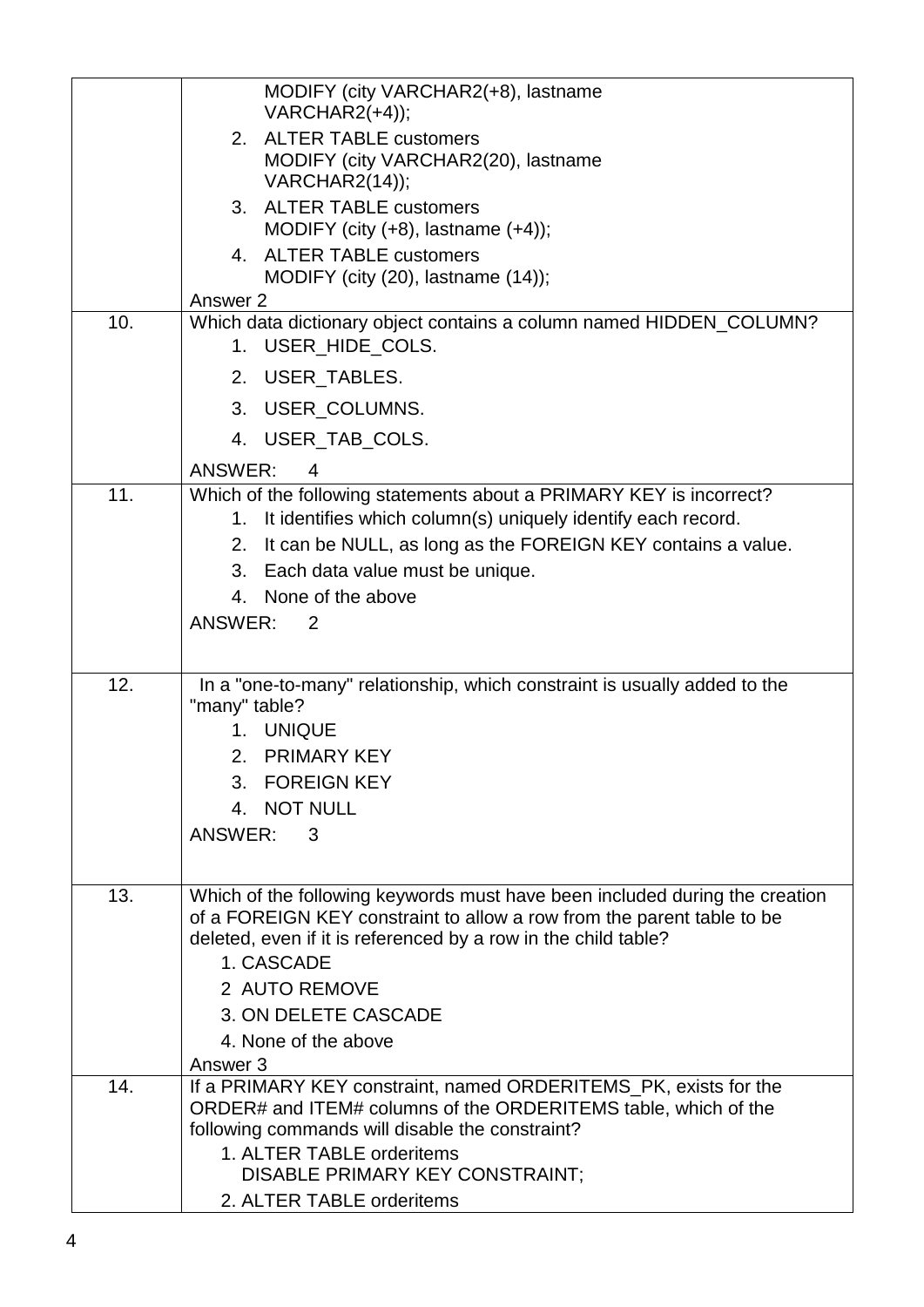|          | DISABLE CONSTRAINT orderitems_pk;                                             |              |                                                   |
|----------|-------------------------------------------------------------------------------|--------------|---------------------------------------------------|
|          | 3. ALTER TABLE orderitems                                                     |              |                                                   |
|          | REMOVE PRIMARY KEY CONSTRAINT;                                                |              |                                                   |
|          | 4. ALTER TABLE orderitems                                                     |              |                                                   |
|          | MODIFY PRIMARY KEY CONSTRAINT DISABLE;                                        |              |                                                   |
|          | Answer 2                                                                      |              |                                                   |
| 15.      | Structure of the PROMOTION table                                              |              |                                                   |
|          | <b>± Oracle SQL*Plus</b>                                                      |              |                                                   |
|          | File Edit Search Options Help                                                 |              |                                                   |
| Name     |                                                                               | <b>Null?</b> | Type                                              |
| GIFT     | MINRETAIL<br>MAXRETAIL                                                        |              | <b>VARCHAR2(15)</b><br>NUMBER(5,2)<br>NUMBER(5,2) |
|          | Based on the structure of the PROMOTION table, which of the following         |              |                                                   |
|          | commands will add a PRIMARY KEY constraint to the GIFT column?                |              |                                                   |
|          | <b>CREATE TABLE promotion</b><br>1.                                           |              |                                                   |
|          | (gift VARCHAR2(15) PRIMARY KEY,                                               |              |                                                   |
|          | minretail NUMBER(5, 2),                                                       |              |                                                   |
|          | maxretail NUMBER(5, 2));                                                      |              |                                                   |
|          | <b>ALTER TABLE promotion</b><br>2.                                            |              |                                                   |
|          | ADD PRIMARY KEY(gift);                                                        |              |                                                   |
|          | <b>ALTER TABLE promotion</b><br>3.                                            |              |                                                   |
|          | MODIFY (gift PRIMARY KEY);                                                    |              |                                                   |
|          | none of the above<br>4.                                                       |              |                                                   |
|          | <b>ANSWER:</b><br>2                                                           |              |                                                   |
|          |                                                                               |              |                                                   |
|          |                                                                               |              |                                                   |
| 16.      | Which of the following commands is used to add data to an existing row in a   |              |                                                   |
| table?   |                                                                               |              |                                                   |
|          | 1.<br>ADD                                                                     |              |                                                   |
|          | 2.<br><b>UPDATE</b>                                                           |              |                                                   |
|          | <b>INSERT</b><br>3.                                                           |              |                                                   |
|          | <b>MODIFY</b><br>4.                                                           |              |                                                   |
|          |                                                                               |              |                                                   |
|          | <b>ANSWER:</b><br>2                                                           |              |                                                   |
|          |                                                                               |              |                                                   |
|          |                                                                               |              |                                                   |
| 17.      | Which keyword permanently saves changed data in a table?                      |              |                                                   |
|          | 1. COMMIT                                                                     |              |                                                   |
|          | 2. SAVE                                                                       |              |                                                   |
|          | 3. UPDATE                                                                     |              |                                                   |
|          | 4. ADD                                                                        |              |                                                   |
|          |                                                                               |              |                                                   |
| Answer 1 |                                                                               |              |                                                   |
| 18.      | When inserting a row into a table, how can you indicate that a row contains a |              |                                                   |
|          | <b>NULL</b> value?                                                            |              |                                                   |
|          | 1. In the VALUES clause, substitute two single quotation marks for the NULL   |              |                                                   |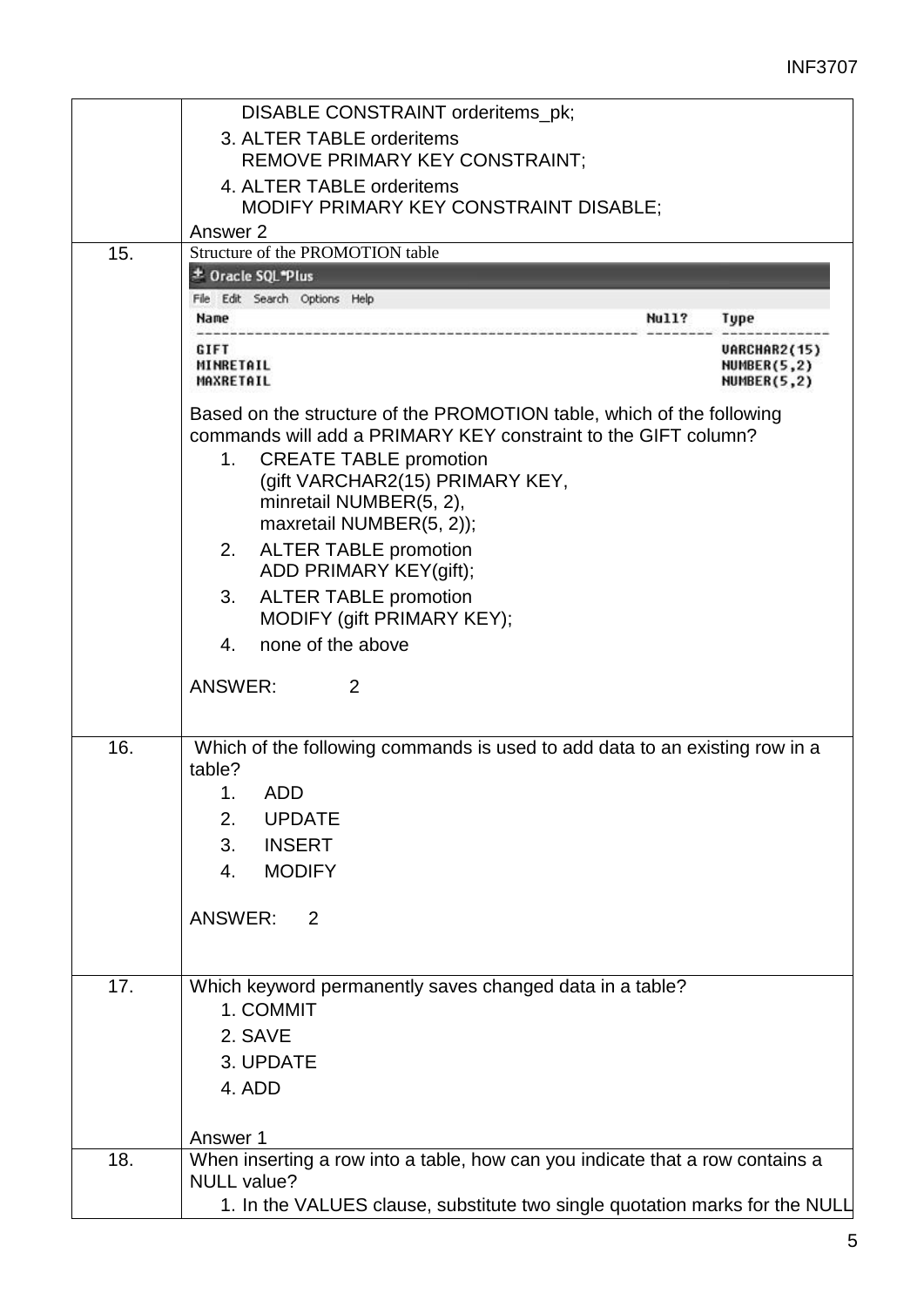|     | 2. In the VALUES clause, include the keyword NULL in the position where the value<br>should be listed.      |  |
|-----|-------------------------------------------------------------------------------------------------------------|--|
|     | 3. In the VALUES clause, include a blank space in the position where the value                              |  |
|     | should be listed.                                                                                           |  |
|     | 4. Both 1 and 2                                                                                             |  |
|     | ANSWER:<br>4                                                                                                |  |
| 19. | Based on the contents of the PUBLISHER table, which of the following will add<br>a new record to the table? |  |
|     | 1. INSERT INTO publisher                                                                                    |  |
|     | VALUES ('BOOKS MADE CHEAP', '800-111-2222');                                                                |  |
|     | 2. INSERT INTO publisher (pubid, name)<br>VALUES (6, 'BOOKS MADE CHEAP');                                   |  |
|     | 3. UPDATE publisher<br>VALUES ('BOOKS MADE CHEAP', '800-111-2222');                                         |  |
|     | 4. UPDATE publisher (pubid, name)<br>VALUES (6, 'BOOKS MADE CHEAP');                                        |  |
|     | Answer 2                                                                                                    |  |
| 20. | Which of the following is defined in Oracle12c as simply anything that has a                                |  |
|     | name and a defined structure?                                                                               |  |
|     | 1. object<br>2. index                                                                                       |  |
|     | 3. synonym                                                                                                  |  |
|     | 4. sequence                                                                                                 |  |
|     |                                                                                                             |  |
| 21. | Answer 1                                                                                                    |  |
|     | Which command will create a synonym for a table?<br>1. CREATE SYNONYM synonymname IN tablename;             |  |
|     | 2. CREATE SYNONYM synonymname ON tablename;                                                                 |  |
|     | 3. CREATE SYNONYM synonymname REFERENCE tablename;                                                          |  |
|     | 4. CREATE SYNONYM synonymname FOR tablename;                                                                |  |
|     |                                                                                                             |  |
|     | Answer 4                                                                                                    |  |
| 22. | Which of the following is used to establish a minimum or maximum value,<br>respectively, for a sequence?    |  |
|     | 1. MINIMUMVALUE   MAXIMUMVALUE                                                                              |  |
|     | 2. MINVALUE   MAXVALUE                                                                                      |  |
|     | 3. STARTWITH   ENDWITH                                                                                      |  |
|     | 4. BEGINVALUE   ENDVALUE                                                                                    |  |
|     | Answer 2                                                                                                    |  |
|     |                                                                                                             |  |
|     |                                                                                                             |  |
|     |                                                                                                             |  |
| 23. | <b>Customer table</b>                                                                                       |  |